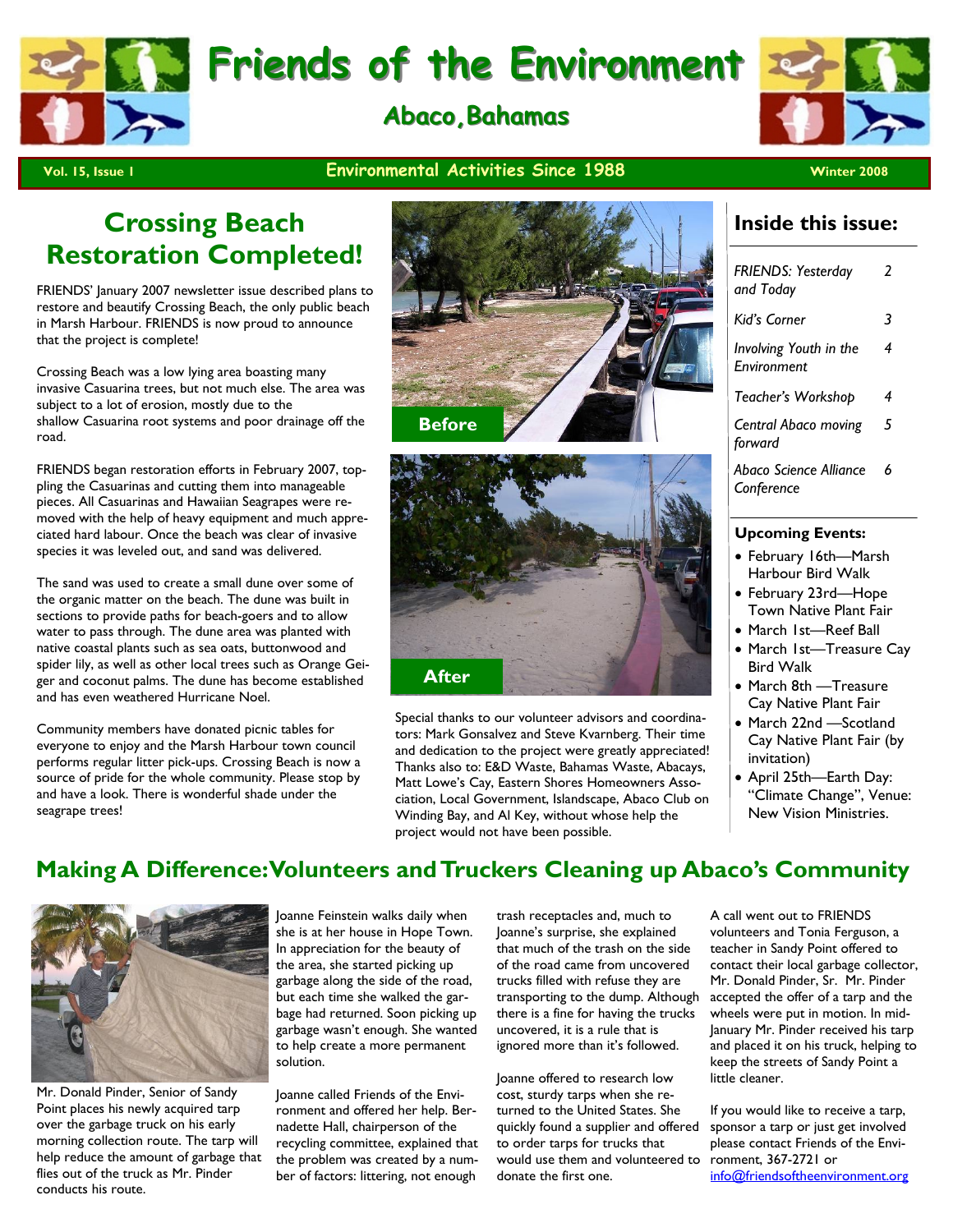What an exciting time to be assuming the reins as President of the Board of Friends of the Environment! We continue to grow at an unprecedented pace, as does the island of Abaco.

In 2007 the organization found that we had outgrown the rented office space in downtown Marsh Harbour. A decision was made to search for a larger facility which would afford us more room and a better teaching environment for the growing Education program.

If you haven't seen the new Education Center please make time to stop by and take a tour. While still located in Marsh Harbour, the Education Center provides us with more office and classroom space as well as a large fenced in area for use by students, volunteers and members.

We continue to forge strong relationships with partners who are working towards conservation in the Bahamas. Both the Bahamas National Trust and The Nature Conservancy support our work here on Abaco and FRIENDS recently formed a partnership with the Island School in Eleuthera to host students as interns. In January, our third Abaco Science Alliance Conference attracted research scientists, Abaco residents, students and other conservation groups and started conversations about how we can best work together to benefit Abaco's future.

With a full time staff of four, an expanded recycling program, an after school Discovery Club for students starting in January, we are looking forward to a busy year. I want to thank our members and supporters for helping us achieve so much in 2007. If you haven't become a member I hope you will consider joining us this year as we work towards a sustainable future for Abaco and its environment.

Sincerely, Jim Richard

President

## **Recycling in Abaco—Join in!**

The following items are now collected for recycling in Abaco: Aluminum cans, 12 volt batteries, Radiators, Catalytic converters, Air conditioners, Fridges, Stripped or non-stripped copper, Outboard motors - including props, Old heavy equipment and steel, Heineken, Vitamalt, Kalik and Guinness bottles.

Call FRIENDS for information on depots, or call Paul Mills for a pick-up. Mills Brother's Fabricating, Marsh Harbour, 551-7990

**Friends of the Environment is pleased to announce that it has qualified for its own 501(c)3. That means gifts to FRIENDS are tax deductible in the United States. FRIENDS will continue its wonderful relationship with PERC, and will also be accepting donations made through that organization.** 

## President's Message **Communist President's Message <b>ATTLE PRIENDS** Celebrates Retiring **Board Members**

FRIENDS would like to honor the hard work and dedication of three long time Board members who retired in 2007.

Lory Kenyon was President of the Board during the move from Hope Town to Marsh Harbour, a huge step forward in the history of FRIENDS, giving it an Abaco wide focus. She developed a relationship with the Nature Conservancy, which resulted in FRIENDS becoming a "Partner in Progress" with the Conservancy and led to FRIENDS hiring their first two staff members. Lory also helped organize the first annual reef ball - and every one since, was integral in starting



the moorings program that protects Abaco's reefs and served as FRIENDS Treasurer.



Nan Kenyon served on the Board of FRIENDS from its creation in 1988 and was a mainstay during these 20 years. She served many years as Secretary and led the data and newsletter committees, all thankless tasks that are so vital to track the history and growth of FRIENDS. Nan was ever present, helping to make every event she attended more thoughtful and organized than the last. Her eye for detail and institutional memory will be sorely missed!

Michael Albury was essential in establishing FRIENDS in Marsh Harbour, providing its first office space and its first staff member, Anita Knowles. Achievements during his time as President include the creek restoration at Cross Harbour and the creation of FRIENDS' Education program. Michael also oversaw the remodeling project for the Education Center.



All will be missed on the Board, not only for their hard work, but also for the fun and energy they gave to FRIENDS.

## Reef Ball

**Mark your calendar. Bring your dancing shoes! Saturday, March 1, 2008** 

**Tickets (\$100) available online, from FRIENDS Board and staff, or at Java Café in Marsh Harbour** 

**You can also reserve a table for up to 8 people.** 

#### **Each year at the Reef Ball FRIENDS presents Annual Environmental Awards to a person, or business in the community that has benefited Abaco's environment in some way.**

To submit your nominations for the Environmental Awards send the name and address of your nominee, along with the reasons you think the nominee deserves to be recognized by this award to: Anita Knowles, (242) 367-2721 info@friendsoftheenvironment.org

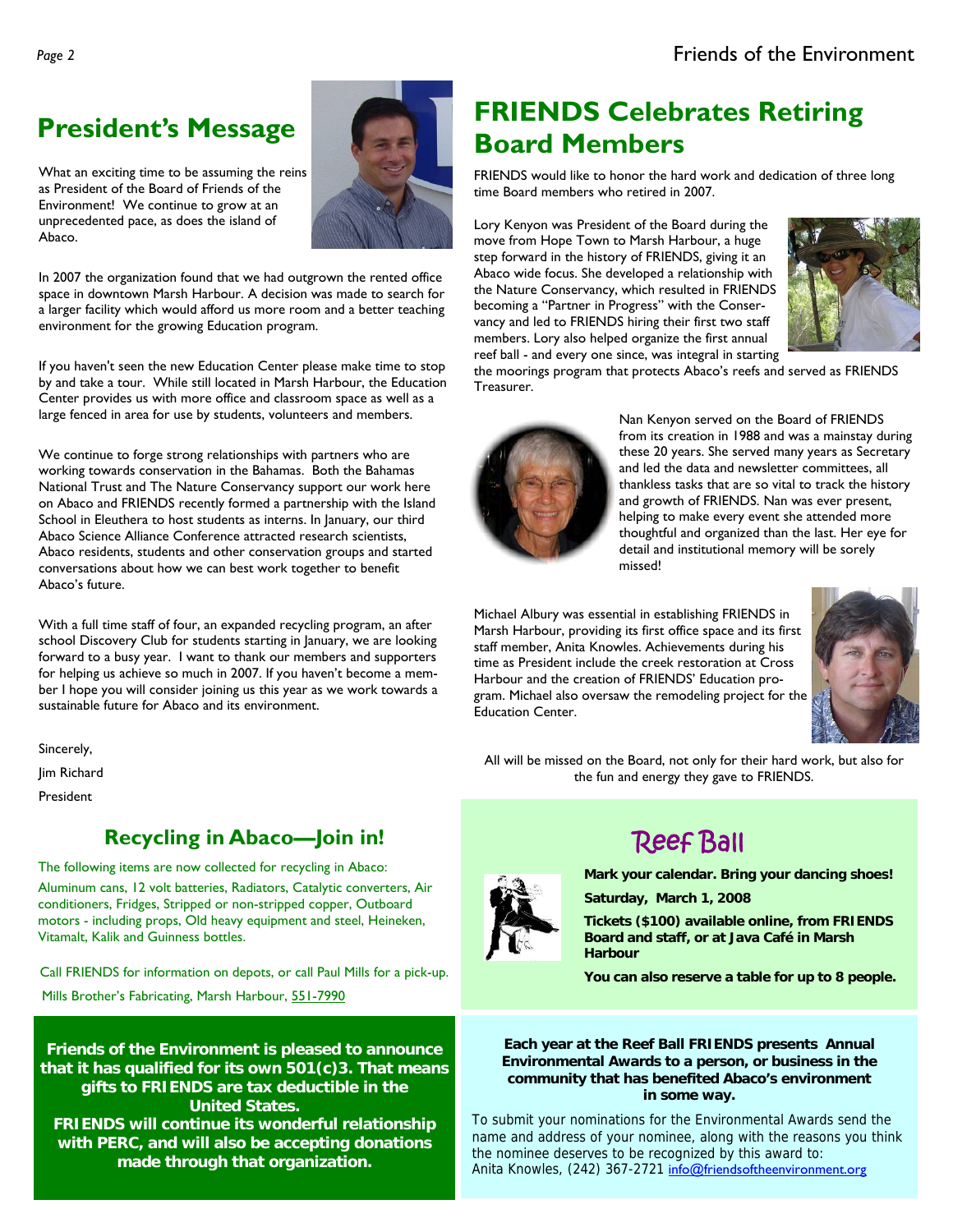

# **Look what's going on… at the FRIENDS Education Center!**

The Education Center opened in September 2007. Since then, FRIENDS has offered field trips to all Abaco Schools, a teacher's workshop and now has an after school Discovery Club program. Students are building artificial reef balls, creating a nature trail next door to the Education Center and learning in the new classroom.



Students from J. A. Pinder Primary School set up a reef ball mold.





FRIENDS has partnered with Every Child Counts on the creation of the Nature Trail. Each week, students from ECC and their teacher spend some time working on the trail as part of their course time working on the trail as part of their course<br>Work. Above: ECC Students work on selectively<br>work.



Treasure Cay Primary got hands-on when they mixed cement for their reef ball.



FRIENDS Education Center, located on the edge of Marsh Harbour, has a fenced area for reef ball building and other activities.



trimming branches to clear a walking trail.



Mrs. D'Shan Maycock, Education Officer, explains coral reefs to groups that build artificial reef balls.





During his visit last October, Dr. John Durban gave presentations at the Education Center and Hope Town School. He also took students from Forest Heights on a dolphin survey in the Sea of Abaco. Dr. Durban has researched Abaco dolphins in cooperation with Bahamas Marine Mammal Research Organisation for the past 12 years.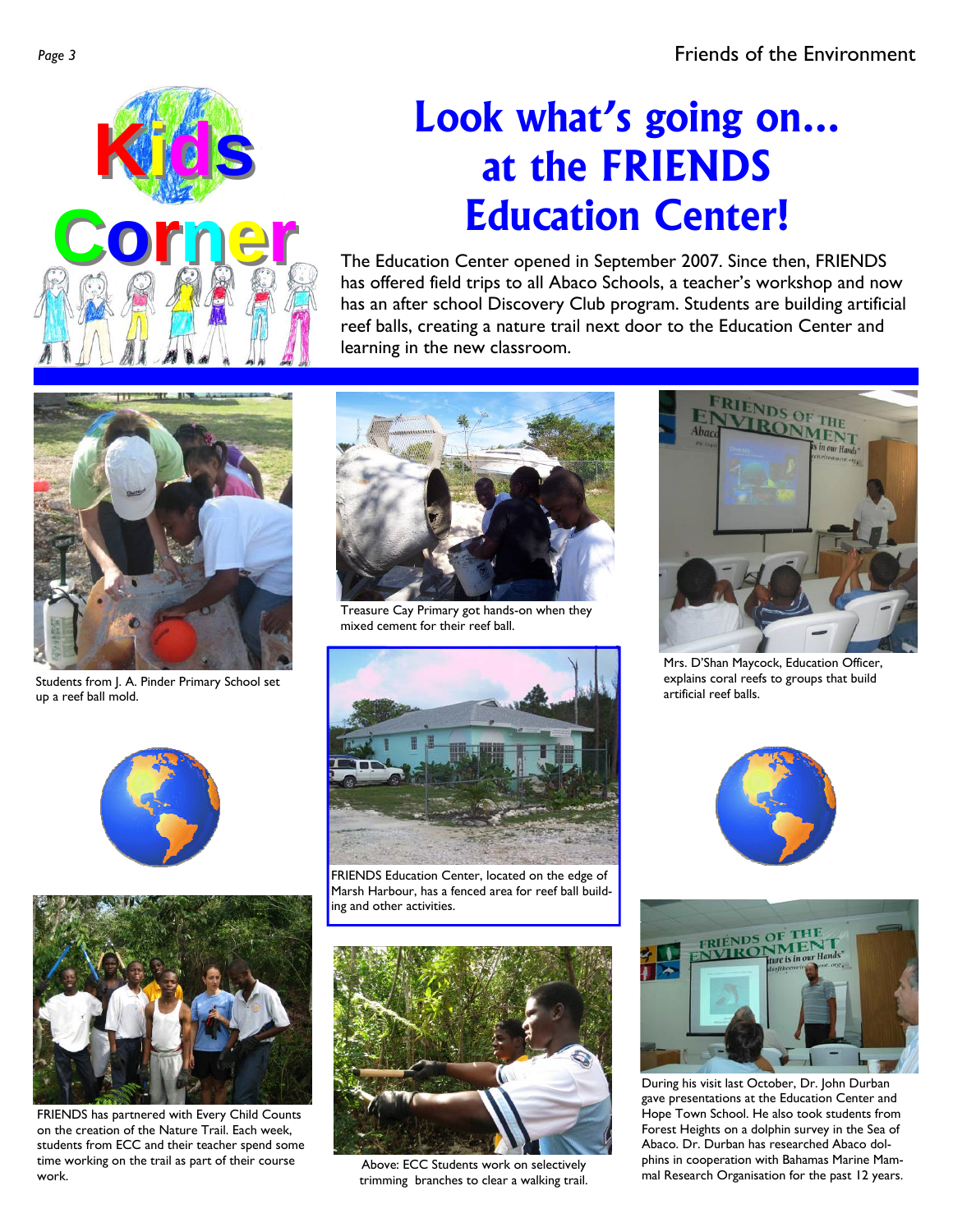#### Page 4 **Friends of the Environment**

## **The Importance of Involving Children Early**

by Elwood D. Bracey, MD

Kids develop their values early in life which carry through the rest of their days. Their minds are like sponges and they learn bird calls and ID skills much easier than adults and, if exposed early, they can develop an enduring love of the outdoors and the environment. It's important to expose them before adolescence when it's "cool" to be indifferent.

If they enjoy camping, observing wildlife and seeing the beauties of nature they'll be proenvironment forever and pass those values on to their children.

An appreciation of the world we live and a respect for other living things should be an essential part of mainstream educa-

tion, but it isn't. Religion is often God and people-based and preaches that we're above other life forms which are there for our use. There's a gap in teaching an understanding of and responsibility to the natural world which Friends of the Environment, and similar organizations, fill with summer youth camps and activities.

When I lived in South Africa for three years I was amazed how weekend outings were such a part of family life. Young children, teenagers and parents would take off on a Friday afternoon to a National Park or Game Reserve with their tent, outdoor cooking equipment and binoculars for a wilderness experience.

This not only promotes family togetherness but an opportunity to learn about nature and it's beauty. Granted cheetahs, eagles and crocodiles are more exciting than wild pigs and pelicans, but Abaco has such a wealth of plants and wildlife, especially in and near the sea, and is a much more beautiful place than most in the world. It deserves our interest and respect.

Get those kids out on the weekends and show them the natural wonders of Abaco. Bird walks are available every 1st (Treasure Cay) and 3<sup>rd</sup> (Marsh Harbour) Saturday of the month. Call 367-2721 for details.

They'll see much more than just birds. You should come along too. It's enjoyable and you'll learn a lot. Bring water, snacks, wear good walking shoes and we'll be back around noon.



A group from the Sandy Point Environmental Camp uses binoculars to keep their eyes on the sky, following some Abaco Parrots.

*FRIENDS' new Discovery Club will be focusing on birding for their first session. The Club operates in South, Central and Northern Abaco. To register your children or to volunteer with the program contact FRIENDS.* 



Students of J.A. Pinder Primary School in Sandy Point try out some Treasures in the Sea activities.





tries out the same activity

## **Workshop Beneficial for Teachers and Students**

In October 2007, Friends of the Environment held a workshop in partnership with the Bahamas National Trust. The focus of the workshop "Treasures in the Sea – Our Bahamian Marine Resources," was to familiarize teachers with the marine environment and provide a resource book with activities to assist them in bringing the information into the classroom in an exciting and interactive way. Twenty-four Abaco teachers attended the workshop.

Ms. Tonia Ferguson, a teacher at JA Pinder Primary in Sandy Point tells of her experience:

*After eight years in the teaching profession and attending local workshops – Ministry of Education's Saturday Activity Sessions, Ministry of Education's Professional Workshops, Bahamas Reef Environment Educational Foundation (BREEF) Teacher Conference, and The* 

*Island School's Teachers' Conference, and an international workshop – Florida Council for Teachers of Mathematics, by far the* 

*two-day Treasures in the Sea Workshop was most beneficial.* 

*It provided an in-depth knowledge for educational content and hands-on activities for the students. Its range of activities encompasses lower primary to senior high students. Its compilation of information is extraordinary. For me to obtain the information provided in the booklet would have entailed using the Ministry of Education's Science Curriculum (Revised 2001), Modern Biology for Secondary Schools* 

*(Copyright 1979), and the Internet and I still would have come up short compared to what the booklet provides.* 

*With the closed seasons and the endangered state of the Nassau grouper, Caribbean spiny lobster, and the queen conch, the information is timely and pertinent. Placing such an elaborate resource in the hands of teachers is more than useful, it is crucial . . . . That is if we want these species here tomorrow.* 



All teachers were invited to participate in a field trip as part of the Justin Higgs, a Hope Town School teacher, strop – Fiorida Council for Teach-<br>ers of Mathematics, by far the workshop. The excursion covered mangrove and rocky-shore habitats.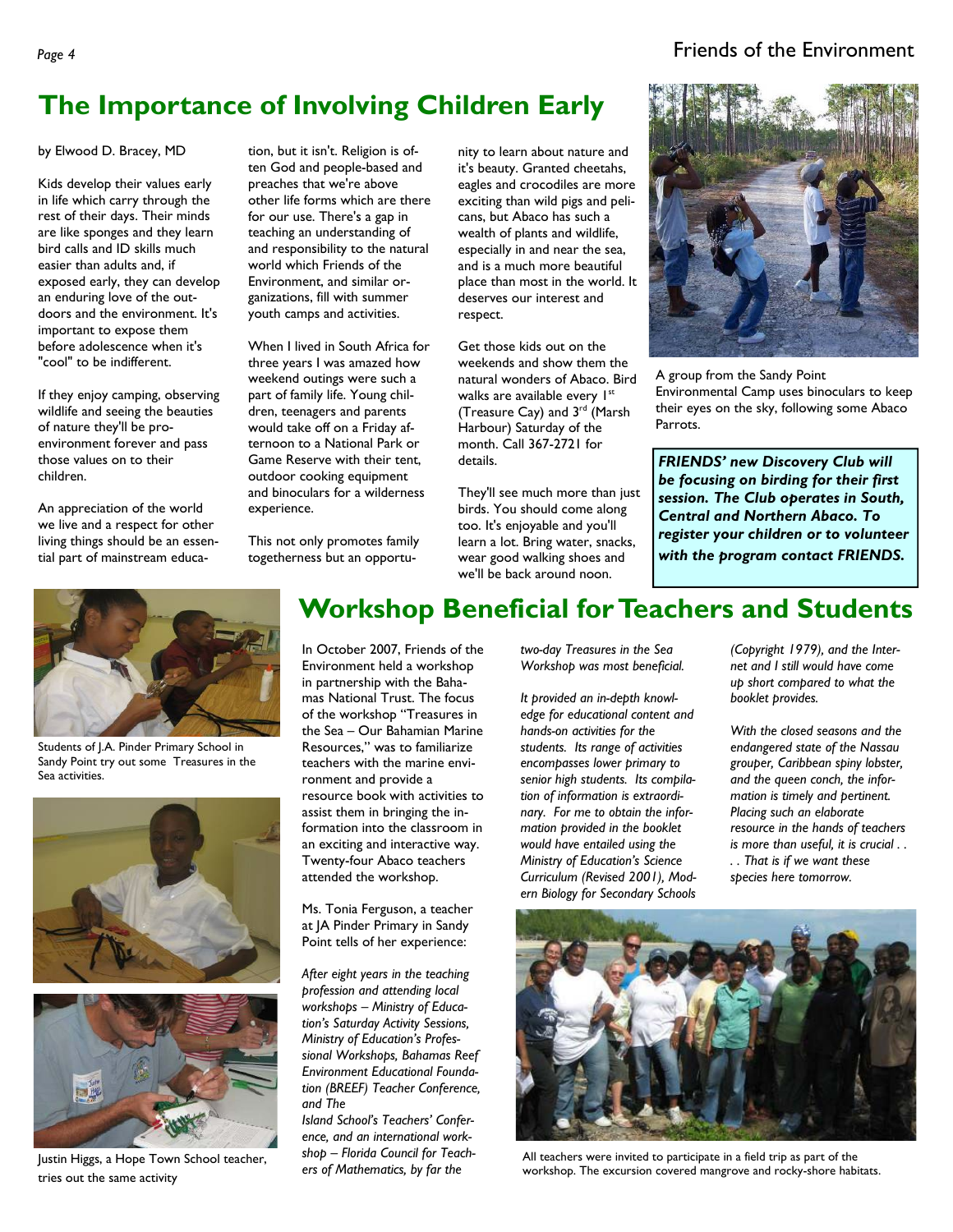## **Dundas and Murphy Towns Step Up to Keep Abaco Beautiful**

As you drive through Dundas and Murphy Town you notice a pleasant difference. Inspired by coastal clean-up efforts of FRIENDS and Keep Abaco Beautiful, a program of the Abaco Tourist Office, the communities took matters into their own hands. The Dundas Town Local Government Committee has begun a transformation of Brown's Bay Park, turning it into a family friendly area for community events and relaxation. Restoration efforts include public bathrooms, a play area, beach cleaning and planting of native vegetation.

Both Murphy and Dundas Town participated in Keep Abaco Beautiful's "Best Kept Yard" Competition. The purpose of the competition was to encourage residents to beautify their communities and to improve on such things as stray animals and poor garbage disposal. Winners were announced in December 2007.

Through Keep Abaco Beautiful, community members can now lend a hand by "Adopting an Area". Businesses, schools and individuals are all invited to participate. The program is based on "Adopt-a-Highway" - all participants are responsible for keeping the area they adopt litter-free.

Groups from Hope Town, Marsh Harbour, and Winding Bay have already joined. Won't you join too? This is a great way to make an impact.





**Internal Affairs:** David Price, Attorney at Law

**Moorings Maintenance:** Mark and Patti Gonsalvez

**Mermaid Reef Sign:** Cha, Aly and James Boyce, Tim Higgs

**Recycling:** Hope Town Association, Danny Trembley, Kitty Donnan, Peggy Brawley, Junior Mernard, Lawrence & Val McPhee, Ric Symmes

**Reef Ball Invitations:** Aubin Haestad

**Donor Letters:** Joe Shrier

**Hope Town Beach Clean-up:** St. James Youth Group

**Invasive Species Brochure:** Joanne Feinstein and the Nouveau Collective

**Nature Trail:** Steve Knowles, Every Child Counts, Caroline Peyer

**ASAC:** New Visions Ministries

**Wish List Donors:** Erin and Ron Pagliaro, S/V "Dual Dreams"

**Artificial Reef Ball Project:** David and Patti Hanafourde, Alex Forbes, Megan Seese, Betsy Stoner

**Newsletter Edits:** Kitty Donnan

Please check FRIENDS' website to see those **BUSINESS DONORS** who have so generously given their support this year.

## **Sea Horse Supports S.A.M.E.**



Stafford Patterson of Sea Horse Boat Rentals approached FRIENDS last year with concerns about our marine environment. He felt that more people need to contribute towards the general well-being of the Sea of Abaco. He came up with the idea of a program called Save Abaco's Marine Enrivonment (S.A.M.E.) and asked FRIENDS' help with getting other businesses involved. So far, FRIENDS has approached most of the local dive shops and is appealing to other businesses that rely on the marine environment for their help. S.A.M.E is a donation based program—all funds raised go towards marine conservation and critical moorings maintenance at local reefs. Sea Horse Boat Rentals has added an impact fee/donation line to their contract. The amount is \$5, and customers are not required to pay, but the majority do. Through this simple program, Sea Horse Boat Rentals was able to raise a significant amount over the last few months and donated it to FRIENDS' Marine Conservation Program.



Murphy Town's Best Kept Yard Winner, Paula Rolle, along with representatives from Local Government, The Abaco Tourist Office, Keep Abaco Beautiful and FRIENDS. Dundas Town's winner was Fred Jones.

Did You Know?



**Did you know that sperm whales have the largest brain in the Animal Kingdom? On average, a sperm whale's brain weighs 17 pounds! That's the weight of about six phone books! The human brain weighs about 3 pounds, that's the same as one phone book.**